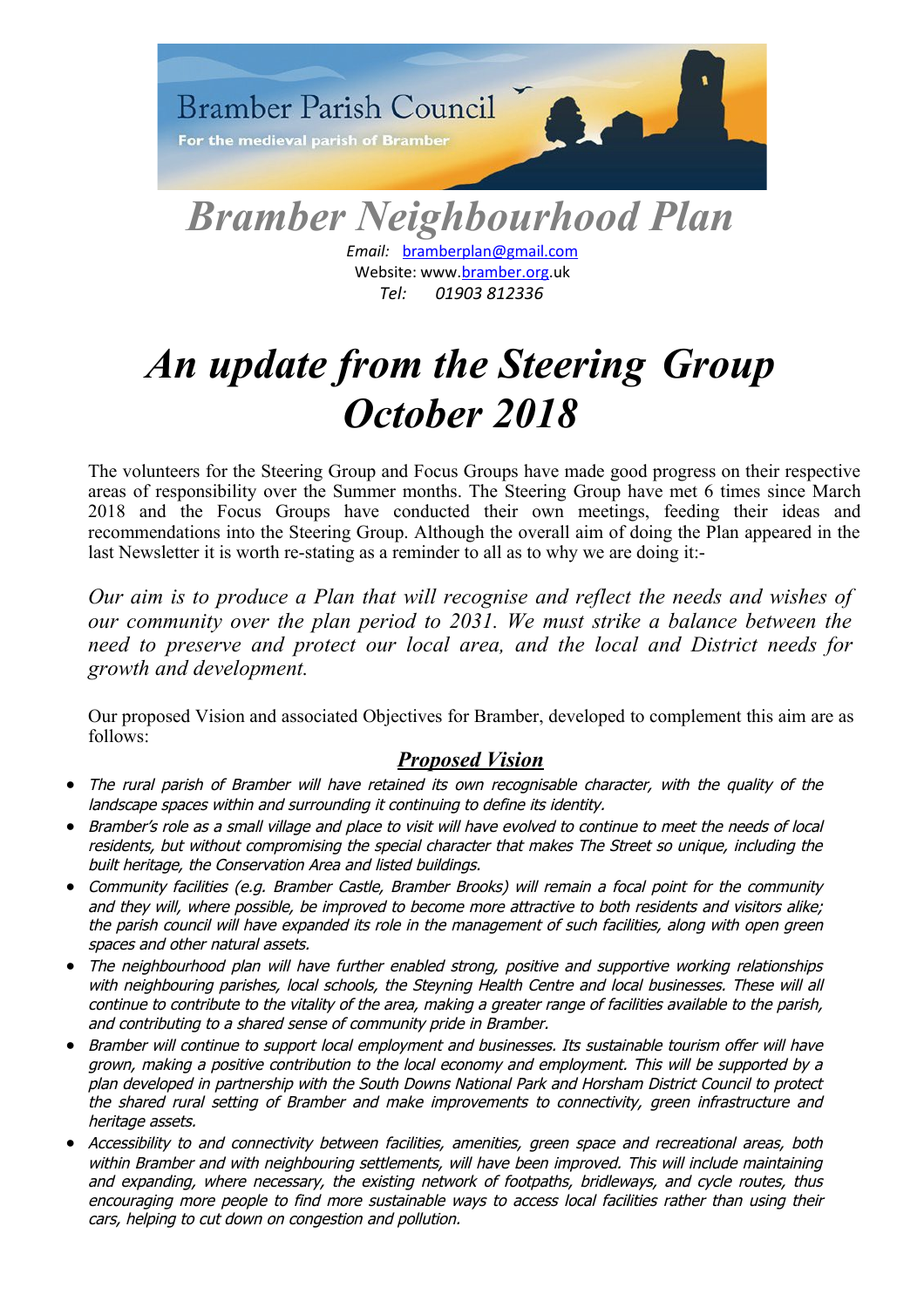• There will have been a modest growth in housing numbers across the parish through the provision of new homes, designed to meet local needs including elderly downsizers and those starting out on the housing ladder, including families. This will help to provide a balance of dwelling types to serve the community over the long term, enabling those connected with Bramber to live here if they wish while also encouraging new residents. New homes will have been provided in areas that do not detract from the character and setting of the parish and will, where possible, encourage sustainable living.

## *Proposed Objectives*

Objective 1: Protect the rural character of the parish, the qualities of its landscape setting and its biodiversity, managing the impacts of any future growth.

Objective 2: Carefully manage the siting of development to protect the individual identity and setting of Bramber.

Objective 3: Ensure that development is sustainable and sympathetic to the scale, landscape setting, topography and architectural and historic character of where it is sited in the parish.

Objective 4: Plan for some additional housing to meet predominantly local housing needs, bearing in mind changing demographics, to provide <sup>a</sup> more balanced housing mix, in particular for local affordability and elderly downsizers.

Objective 5: Address local transport issues, including car and parking issues, but predominantly promoting sustainable transport options by improving connectivity to facilities within and beyond the parish by integrating and, where possible, extending the existing network of paths to provide safe pedestrian, cycle and horse riding routes.

Objective 6: Promote opportunities for sustainable tourism, particularly where it enables increased public accessibility to and enjoyment of the national park for recreation and leisure.

Objective 7: Safeguard local green spaces that are valued by the community, improve their biodiversity and integrate them with the footpath and bridleway network where possible.

 Objective 8: Support existing businesses operating in the parish and provide opportunities for new ones where this can be achieved sustainably.

Objective 9: Retain and, where possible, expand the range of facilities and amenities available for local residents.

A brief summary of progress from each of our Focus Groups is provided below:-

## **1 - Housing Group**

### *Housing Needs Assessment*

A Housing Needs Assessment report has been produced for Bramber by AECOM, the recommended consultancy for such work. They have taken data from a variety of sources and used a recognized and accepted methodology to assess the overall housing needs for Bramber up to 2031 and as a result have identified a need for a total of 60 new dwellings. These are split between the Horsham District Council area of Bramber (52 dwellings) and the South Downs National Park area of Bramber (8 dwellings). A copy of the report may be found on the Neighbourhood Plan section of the Parish Council website.

### *Bramber Call For Sites*

A Call for Sites exercise was carried out during May/June and resulted in 3 potential sites being submitted. One of the sites was subsequently withdrawn leaving the following two:

### **Clay's Field**

An outline proposal has been submitted by DMH Stallard to develop approximately 25% of Clay's Field leaving the remaining 75% for use as a public recreational area. This proposal has generated significant resident interest and was presented and discussed at an open meeting of the Parish Council on the  $30<sup>th</sup>$ May where over 100 residents were present. We are seeking further clarification and detail on this from DMH Stallard and will have more detail for review and discussion at our Public Drop-In session in November